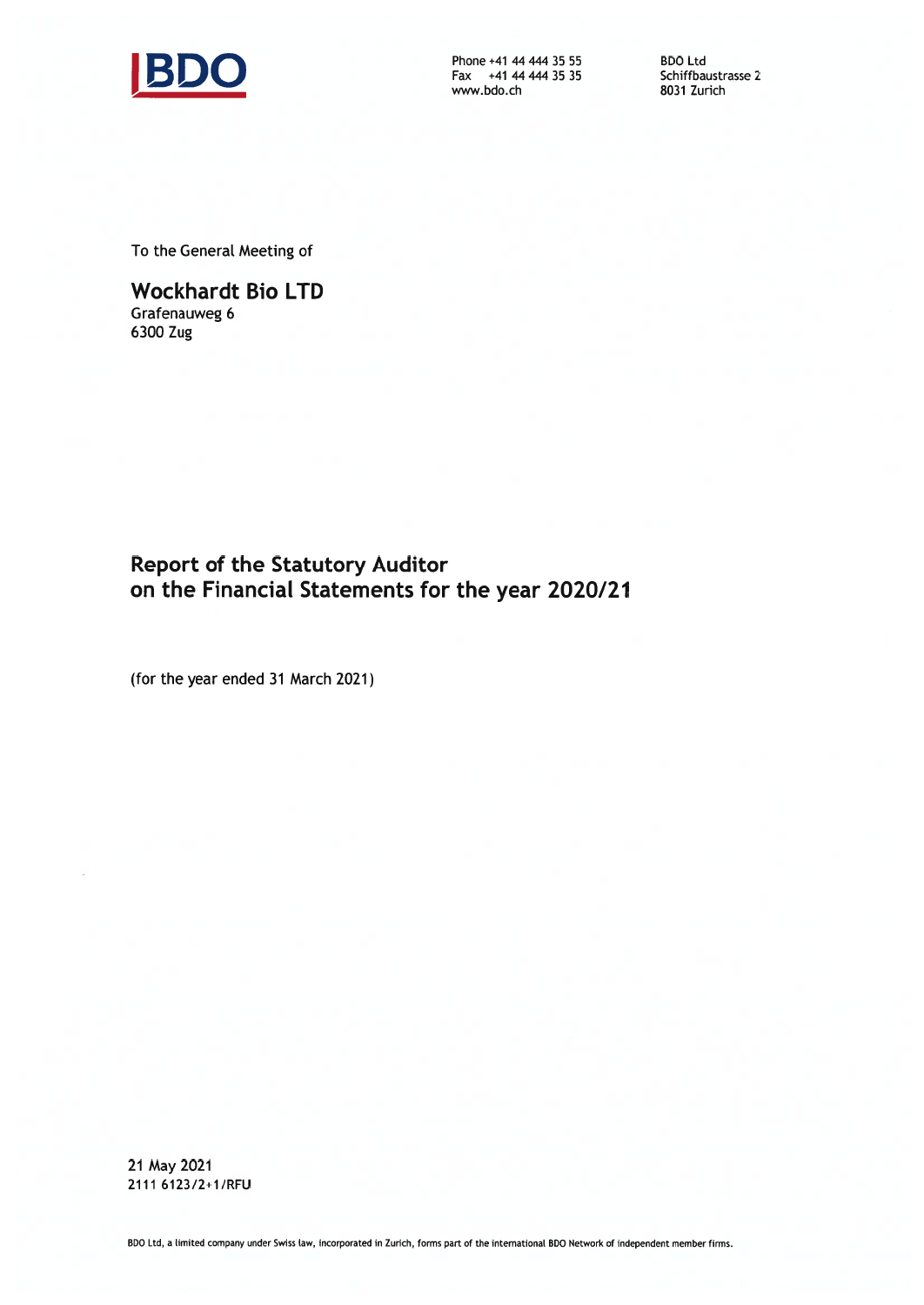

Phone +41 44 444 35 55 BDO Ltd<br>Fax +41 44 444 35 35 Schiffbaustrasse 2<br>www.bdo.ch 8031 Zurich www.bdo.ch 8031 Zurich

## REPORT OF THE STATUTORY AUDITOR

To the General Meeting of Wockhardt Bio LTD, Zug

## Report of the Statutory Auditor on the Financial Statements

As statutory auditor, we have audited the accompanying financial statements of Wockhardt Bio LTD, which comprise the balance sheet as at 31 March 2021, the income statement and notes for the year then ended.

## Board of Directors' Responsibility

The Board of Directors is responsible for the preparation of these financial statements in accordance with the requirements of Swiss Law and the company's articles of incorporation. This respons<sup>i</sup> bility includes designing, implementing and maintaining an internal control system relevant to the preparation of financial statements that are free from material misstatement, whether due to fraud or error. The Board of Directors is further responsible for selecting and applying appropriate accounting policies and making accounting estimates that are reasonable in the circumstances.

## Auditor's Responsibility

Our responsibility is to express an opinion on these financiat statements based on our audit. We con ducted our audit in accordance with Swiss law and Swiss Auditing Standards. Those standards re quire that we plan and perform the audit to obtain reasonable assurance whether the financiaL statements are free from material misstatement.

An audit involves performing procedures to obtain audit evidence about the amounts and disclosures in the financial statements. The procedures selected depend on the auditor's judgment, including the assessment of the risks of material misstatement of the financial statements, whether due to fraud or error. In making those risk assessments, the auditor considers the internal control system relevant to the entity's preparation of the financial statements in order to design audit procedures that are appropriate in the circumstances, but not for the purpose of expressing an opinion on the effectiveness of the entity's internal control system. An audit also includes evaluating the appropriateness of accounting policies used and the reasonableness of accounting estimates made, as well as evaluating the overall presentation of the financial statements. We believe that the audit evidence we have obtained is sufficient and appropriate to provide <sup>a</sup> basis for our audit opinion.

## Opinion

In our opinion, the financial statements for the year ended <sup>31</sup> March <sup>2021</sup> compty with Swiss Law and the company's articles of incorporation.

## Report on Key Audit Matters based on the circular 1/2015 of the Federal Audit Oversight Authority

Key audit matters are those matters that, in our professional judgment, were of most significance in our audit of the financial statements of the current period. These matters were addressed in the context of our audit of the financial statements as a whole, and in forming our opinion thereon, and we do not provide <sup>a</sup> separate opinion on this matter.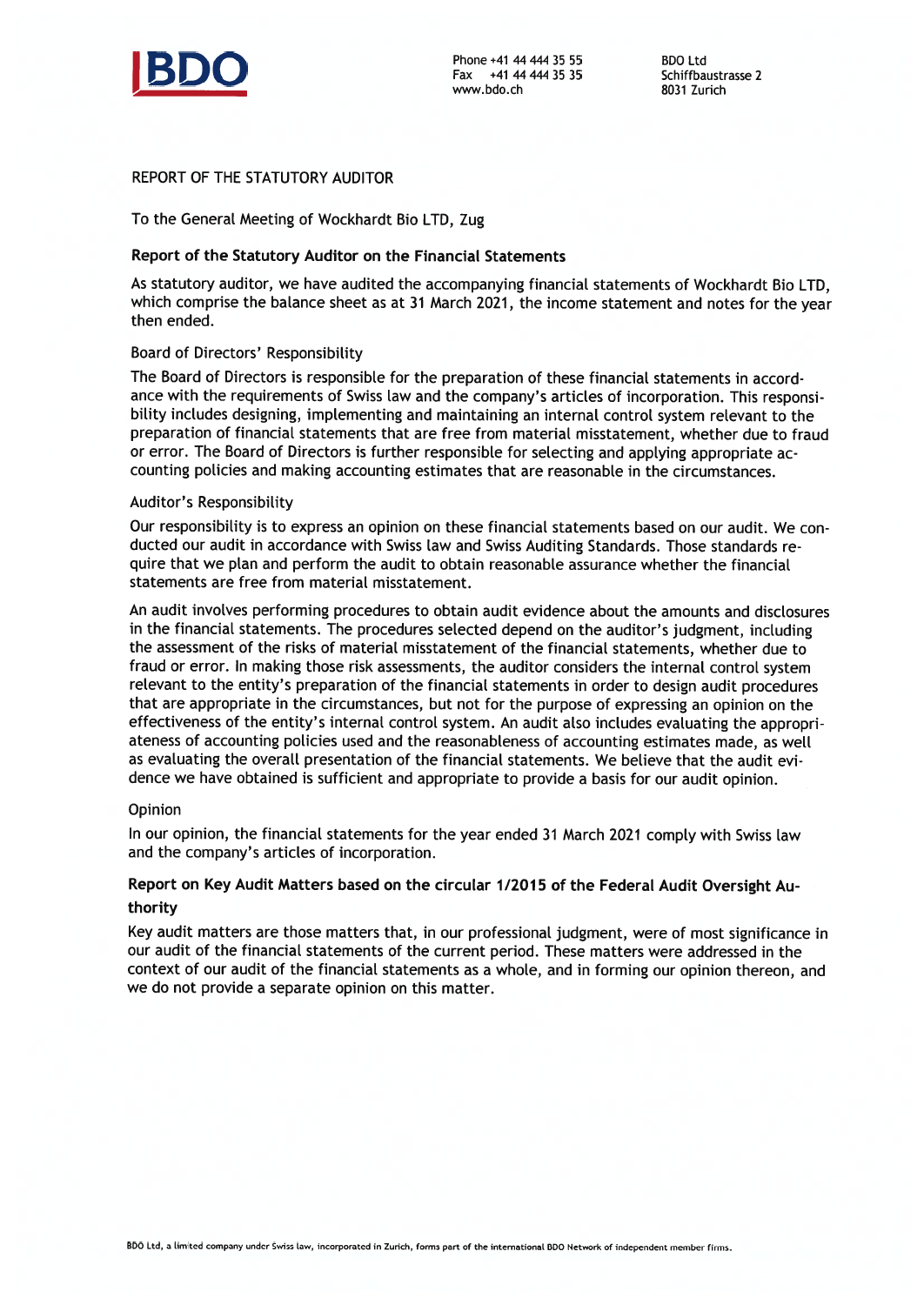# **Key Audit Matter**

How our audit addressed the key audit matter

## Capitalisation and Recoverability of development costs

The company has capitalised external and internal development costs of CHF 142.5 million as intangible assets under development. The main part of it relates to six New Chemical Entities (NCE's), which received Qualified Infectious Disease Product (QIDP) status from the US Food and Drug Administration (US FDA), in various stages of development.

Due to the material amount and the significant level of judgement and estimates involved by management in assessing recoverability of such capitalised costs, we consider this to be a key audit matter.

We refer to note 3 to the financial statements for ability of the capitalised costs. We further obfurther information on the capitalisation of development costs.

We tested whether the capitalised costs met all the criteria for capitalization set out in the accounting standards. Therefore, we reconciled on a sample basis the additional capitalised costs for the period to the underlying invoices and supporting documents.

We gained an understanding of the status of the NCE development by review of correspondence with authorities (e.g. FDA) and other third parties, company releases to the market, scientific documentation and interview of management.

We challenged management's assessment of the future sales related to the NCE's and the recovertained from management external valuation reports regarding the sales of IP rights to Wockhardt Limited, Mumbai and challenged underlying inputs and significant assumptions.

Furthermore, we have assessed the adequacy of the disclosures relating to capitalisation of development costs in the notes.

## **Recoverability of investments**

The total carrying amount of investments amounts to CHF 143.7 million. Valuation is based on historical cost less any necessary adjustment for impairment.

The company prepared impairment tests for material investments in subsidiaries based on discounted cash flow calculations. This includes considerable estimates and judgment with respect to the assumptions about the future results of the business and the discount rate applied to future cash flows.

Due to materiality aspects and the high level of estimates and judgement involved in the impairment assessment performed by the management, we consider the valuation of investments a key audit matter.

We refer to note 9 to the financial statements for further information on the valuation of investments in subsidiaries.

We gained an understanding of how management assessed the need for any impairment adjustments.

We challenged management's assumptions of the future revenue, the long-term growth rates and the discount rate applied in their discounted cash-flow calculations.

In addition, we performed a retrospective comparison of current year budget versus actual performance.

We compared the amounts in the discounted cash flow calculation to the business plan and reviewed the arithmetic accuracy.

We compared the carrying amount of the investments to the recoverable amount, which is based on the discounted cash-flow calculations.

Furthermore, we have reviewed the adequacy of the disclosures relating to investments in the notes.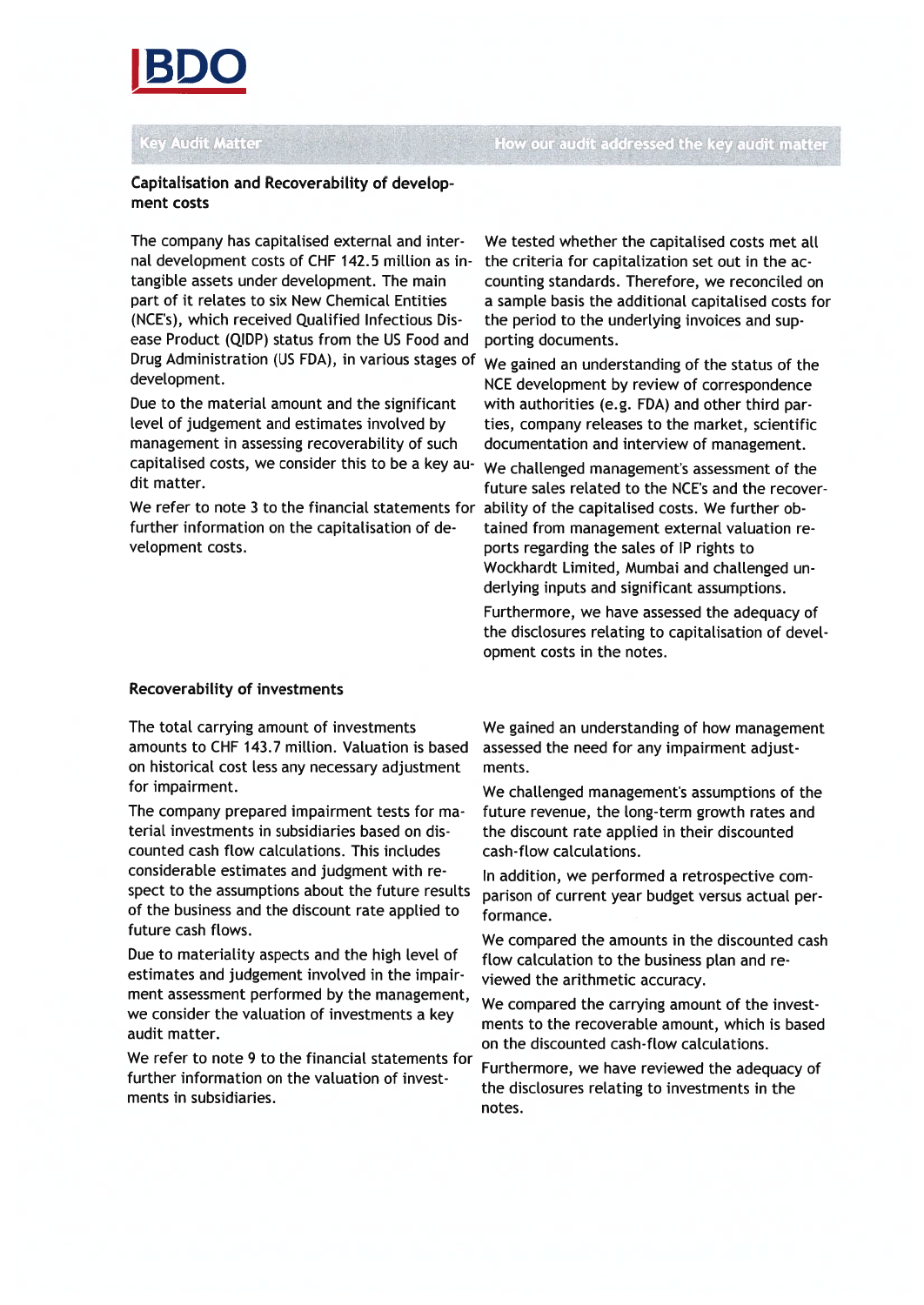

## Report on Other Legal Requirements

We confirm that we meet the legal requirements on licensing according to the Auditor Oversight Act (AOA) and independence (article 728 Code of Obligations (CO) and article 11 AOA) and that there are no circumstances incompatible with our independence.

In accordance with article 728a para. 1 item 3 CO and Swiss Auditing Standard 890, we confirm that an internal control system exists, which has been designed for the preparation of financial statements according to the instructions of the Board of Directors.

We further confirm that the proposed appropriation of available earnings complies with Swiss law and the company's articies of incorporation.

We recommend that the financial statements submitted to you be approved.

Zurich, 21 May 2021

BDO Ltd

/ ! /

Ren Füg[ister Auditor in Charge Licensed Audit Expert Licensed Audit Expert

David Hämmerli

**Enclosures** FinanciaL statements Proposed appropriation of available earnings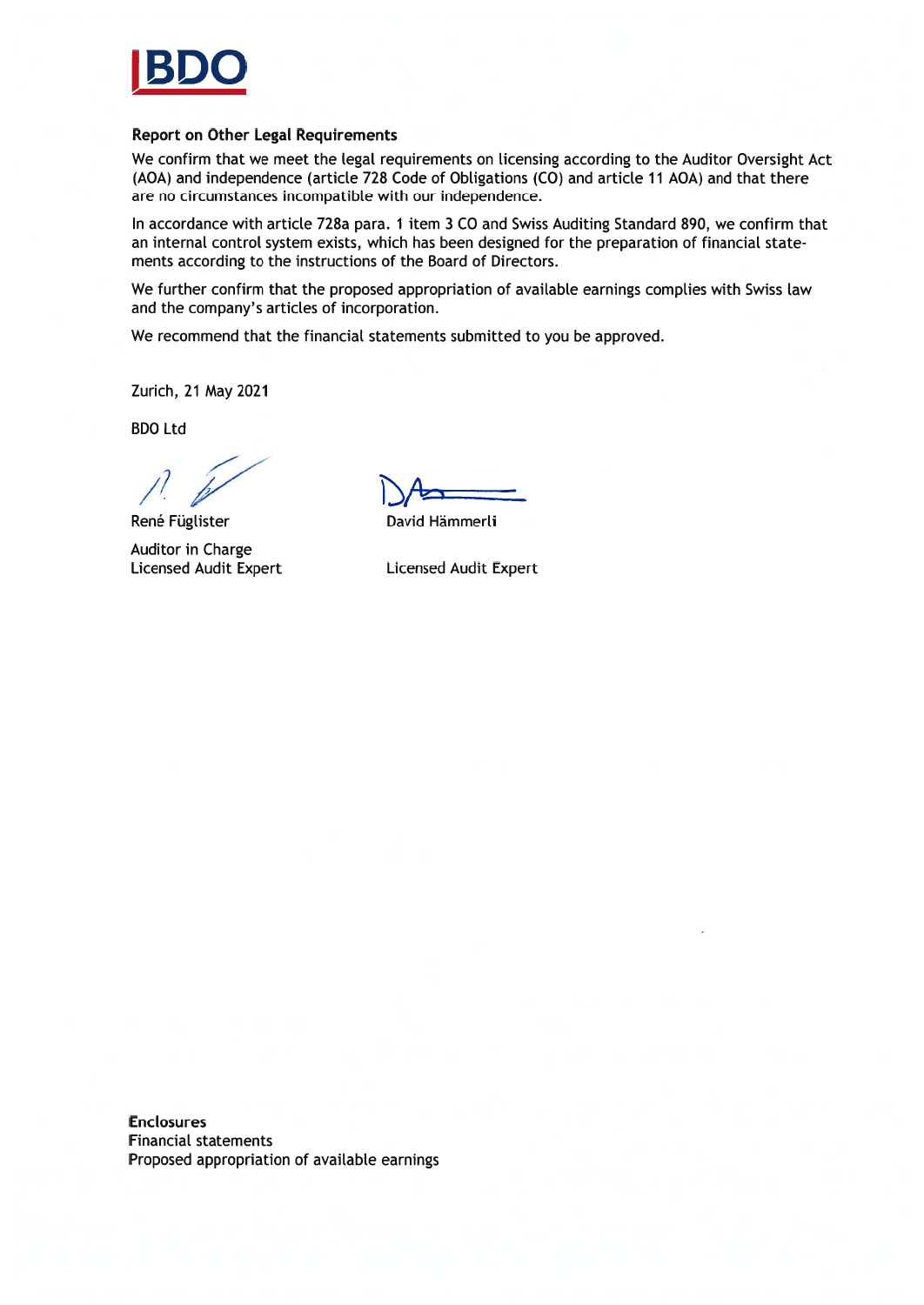Wockhardi Bio AG, Zug

| Balance Sheet as per March 31,             | 2021                       | 2020                       |
|--------------------------------------------|----------------------------|----------------------------|
| <b>Current assets</b>                      | CHF                        | <b>CHF</b>                 |
|                                            |                            |                            |
| Cash and bank balances                     | 5'183'890                  | 1'858'678                  |
| Prepayments - third parties                | 2'331'476                  | 2'773'550                  |
| Advances - shareholders                    | 85'507'641                 | 90'617'710                 |
| Advances - subsidiaries                    | 50'976'092                 | 45'929'452                 |
| Accounts receivable - third parties        | 9'465'473                  | 6'453'558                  |
| Accounts receivable - shareholders         | 461'907                    | 333'494                    |
| Accounts receivable - subsidiaries         | 110'287'950                | 231'860'475                |
| Other receivables<br>Inventories           | 378'042<br>6'660'591       | 370'565<br>4'307'835       |
|                                            |                            |                            |
| <b>Total current assets</b>                | 271'253'063                | 384'505'318                |
| <b>Fixed assets</b>                        |                            |                            |
| Investments - subsidiaries                 | 143'710'505<br>143'710'505 | 143'710'505<br>143'710'505 |
|                                            |                            |                            |
| Tangible assets                            | 112'161                    | 133'055                    |
| Accumulated depreciation                   | $-101'845$                 | $-111'933$                 |
| Tangile assets net                         | 10'315                     | 21'122                     |
| Capitalized Work in Progress               | 34'047'400                 | 34'118'648                 |
| Licences and trade marks                   | 38'200'125                 | 47'024'329                 |
| Accumulated amortisation                   | -34'758'278                | -39'676'718                |
| Licences and trade marks net               | 3'441'847                  | 7'347'611                  |
| Intangible assets under development        | 142'495'861                | 165'208'218                |
| <b>Total fixed assets</b>                  | 323'705'928                | 350'406'105                |
| <b>Total assets</b>                        | 594'958'990                | 734'911'423                |
| <b>Liabilities</b>                         |                            |                            |
|                                            |                            |                            |
| Accounts payable - third parties           | 21'131'834                 | 36'213'059                 |
| Accounts payable - shareholders            | 95'174'602                 | 85'164'802                 |
| Accounts payable - subsidiaries            | 49'930'648                 | 142'027'191                |
| Advances from customers                    | 279'421                    | 663'411                    |
| Payable VAT                                | 3'607'202                  | 1'049'614                  |
| Loan - third party - interest bearing      | 58'779'408                 | 60'340'423                 |
| Loans - group companies                    | 1'196'446                  | 7'538'871                  |
| Accrued expenses                           | 7'339'714                  | 9'524'030                  |
| Deferred Revenue<br>Accrued taxes          | 2'821'412                  | 0                          |
| <b>Total short term liabilities</b>        | 317'466<br>240'578'151     | 78'775<br>342'600'177      |
|                                            |                            |                            |
| Loan - third party - interest bearing      | 0                          | 60'340'423                 |
| <b>Total long term liabilities</b>         | $\bf{0}$                   | 60'340'423                 |
| <b>Total liabilities</b>                   | 240'578'151                | 402'940'600                |
| Share capital                              | 51'948'000                 | 51'948'000                 |
| <b>Statutory Capital Reserves</b>          |                            |                            |
| Capital contribution reserve               | 1'696'502                  | 1'696'502                  |
| Other Capital Reserves                     | 1'691'757                  | 1'691'757                  |
|                                            | 3'388'259                  | 3'388'259                  |
| Statutory retained earnings                |                            |                            |
| <b>General Reserves</b>                    | 23'474'000                 | 23'474'000                 |
| Currency translation adjustments           | 24'102'171                 | 28'376'001                 |
| Profit carried forward                     | 224'784'564                | 193'176'446                |
| Profit/(Loss) of the year                  | 26'683'846                 | 31'608'118                 |
| Retained earnings                          | 251'468'410                | 224'784'564                |
| Total shareholder's equity                 | 354'380'840                | 331'970'824                |
|                                            |                            |                            |
| Total liabilities and shareholder's equity | 594'958'990                | 734'911'423                |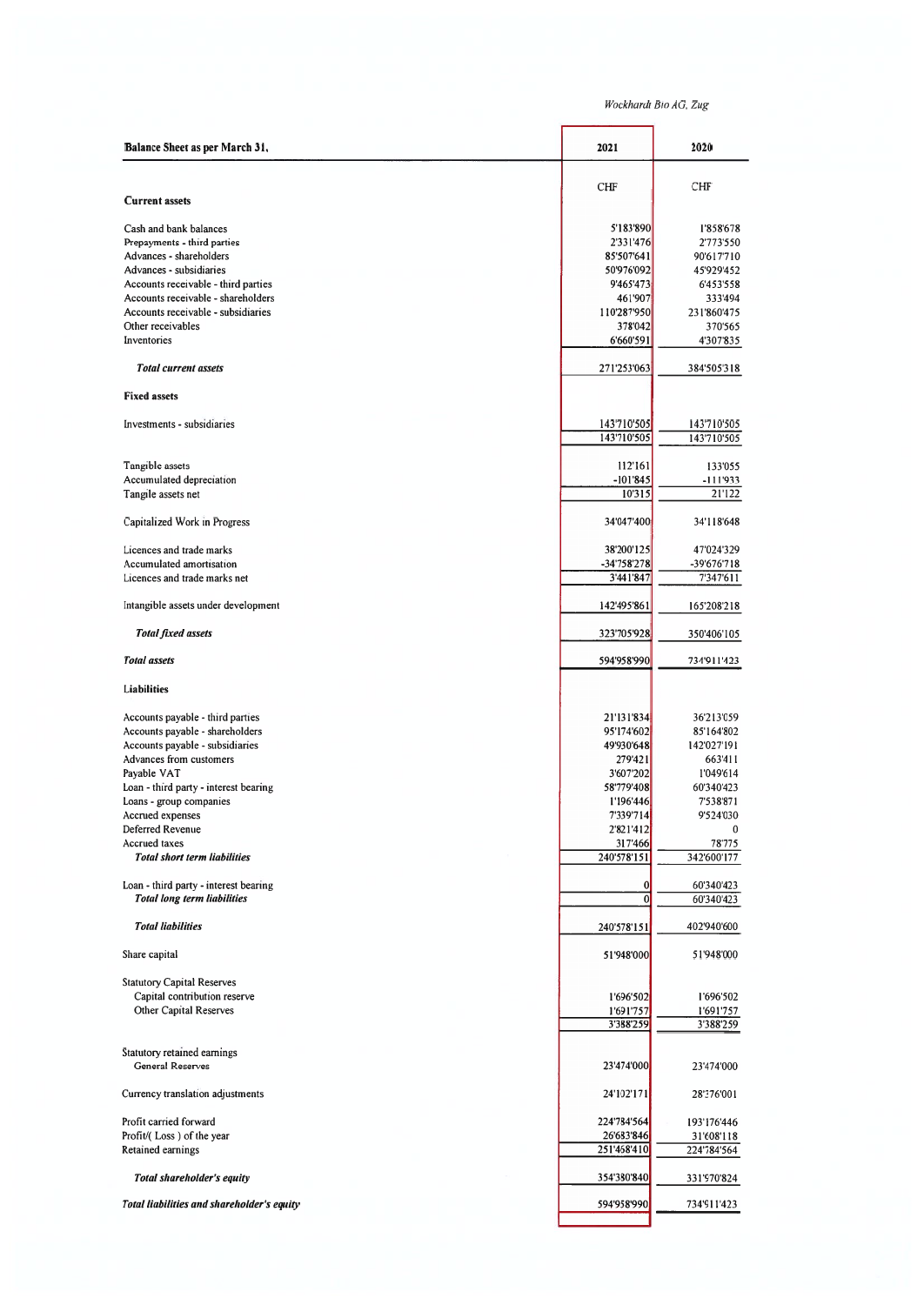Wockhardt Bio AG, Zug

| Income statement                              | 2020/21      | 2019/20      |
|-----------------------------------------------|--------------|--------------|
|                                               | <b>CHF</b>   | <b>CHF</b>   |
| Revenues                                      |              |              |
| Sales export                                  | 158'390'716  | 189'694'132  |
| Other operating income                        | 29'809'352   | 712'529      |
| Fee for service/Royalty paid                  | $-1'637'681$ | $-5'179'622$ |
| <b>Bad debts</b>                              | 29'907       | $-215'493$   |
| <b>Total revenues</b>                         | 186'592'295  | 185'011'545  |
| <b>Operating expenses</b>                     |              |              |
| Cost of goods, materials and freight sold     | 128'643'467  | 136'233'987  |
| Cost of purchase of ANDA rights               | 3'771'838    | $\theta$     |
| Selling and distribution expenses             | 3'277'769    | 4'343'304    |
| Export costs                                  | 206'669      | 296'616      |
| Employee costs                                | 2'102'337    | 2'046'362    |
| Repairs and maintenance                       | 0            | 104          |
| Insurance                                     | 608'913      | 557'585      |
| Research and development costs                | 5'399'029    | 20'730'082   |
| Legal and consultancy costs                   | 2'031'002    | $-605'117$   |
| Trade mark costs                              | 62'025       | 107'394      |
| Management fees                               | 510'247      | 548'929      |
| Travel expenses                               | 11'663       | 139'654      |
| Other operating expenses                      | 8'594'885    | 9'704'024    |
| Depreciation                                  | 2'609'022    | 3'467'295    |
| Impairment on licences and trade marks        | 1'053'447    | 0            |
| Total operating expenses                      | 158'882'312  | 177'570'220  |
| Net profit / (loss) from operations           | 27'709'983   | 7'441'325    |
| <b>Financial Income/Expenses</b>              |              |              |
| Financial income                              |              |              |
| Interest income - third party                 | 4'854        | 38'426       |
| Interest income - subsidiaries                | 861'219      | 839'414      |
| Dividend income-subsidiaries                  | 0            | 32'041'232   |
| Exchange gains                                | 2'583'782    | 172'342      |
| Total financial income                        | 3'449'855    | 33'091'414   |
| Financial expenses                            |              |              |
| Interest charges - third party                | 2'965'226    | 5'636'418    |
| Interest and guarantee charges - shareholders | 963'690      | 1'476'875    |
| Interest charges - group companies            | 129'418      | 85'526       |
| <b>Bank</b> charges                           | 144'232      | 622'756      |
| <b>Exchange losses</b>                        | 0            | 1'011'746    |
| Total financial expenses                      | 4'202'566    | 8'833'321    |
| Total financial result                        | $-752'711$   | 24'258'093   |
| Net Profit/(loss) for the year before tax     | 26'957'271   | 31'699'418   |
| Direct taxes                                  | $-273'425$   | -91'300      |
| Profit/(Loss) of the year                     | 26'683'846   | 31'608'118   |
|                                               |              |              |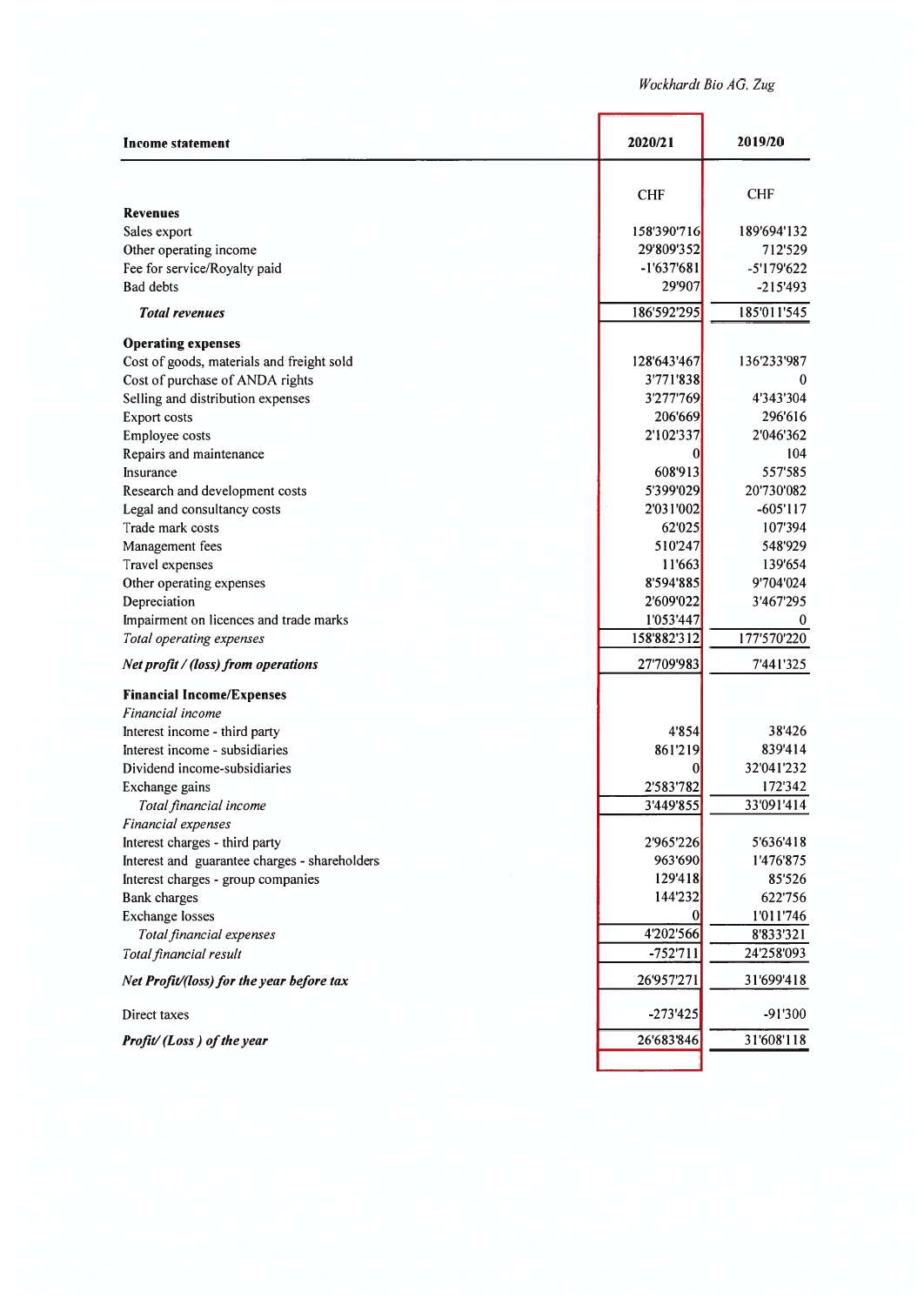| Notes to the financial statements for the year ended March 31, | 2021       | 2020       |
|----------------------------------------------------------------|------------|------------|
|                                                                | <b>CHF</b> | <b>CHF</b> |

#### 1 General Information

These financial statements of Wockhardt Bio AG, Grafenauweg 6, CH-6300 Zug were prepare<sup>d</sup> according to the provisions of the Swiss Law on Accounting and Financial Reporting (32nd title of the Swiss Code of Obligations). Where not prescribed by law, the significant accounting and valuation principles applied are described beiow.

#### 2 Functional currency

Wockhardt Bio AG accounting currency is USD. The Income Statement has been translated into CHF at the annual average rate. The Balance Sheet has been translated into CHF at year end rate with the exception of investments and shareholders' equity, which are translated at historical rates. Currency conversion differences resulting from the translation of the financial statements are recognized in Equity and are shown under the heading Currency translation adjustments. Accordingly in the current year currency conversion gain of CHF 24.10 Mn has been presented under Equity under the heading Currency translation adjustments like prior year currency conversion gain of CHF 28.38 Mn.

Company used the following exchange rates for translating financials in CHF from USD Average rate -CHF/USD: 1.09 Closing rate -CHF/USD: 1.06

#### 3 Development Expenses on QLDP status products

The Company's New chemical Entity ("NCE") clinical development programme continued to ge<sup>t</sup> <sup>a</sup> major boost during the Financial Year 2020-21:

WCK 771/2349: After approval received from DCGI both the products have been launched and weil established in india and its available in most of the major hospitals across India. Our regulatory team is working on its filing in several emerging markets such as African and south east Asian countries.

WCK 4282: The study with approx.1004 patients is estimated to commence by end 2021. It is expected to be completed by Q1 2024 and marketing application will be filed by early Q3 2024.

WCK 4873: Phase <sup>111</sup> study in community acquired bacterial pneumonia (CABP) in India has been initiated. Study is estimated to be completed by Q3 <sup>2022</sup> and marketing application will be filed in Q4 2022. These timelines arc likeiy be impacted due to Covid pandemic.

WCK 5222: The study is expected to start by Q3 <sup>2021</sup> and ge<sup>t</sup> completed by Ql <sup>2023</sup> and marketing application will be filed in Q2 2023.

WCK 6777: US IND (IND No: 136940) for WCK 6777 is approved. Phase 1 SAD study is estimated to start by end of 2021.

The clinicai deveiopment expenses for the year amounting to USD 12.37 Mn (CHF 11.38 Mn) prior year USD 18.24 Mn (CHF 17.97 Mn) pertaining to Company's NCE, and the amount has been capitalised during the year and included under 'Intangible Assets under Development as at March 3 1, 2021.

#### 4 Fixed assets, depreciation / amortization and impairment

#### Tangible assets:

Fixed assets are stated at cost less accumulated depreciation/amortization and impairment loss if any. The Company capitalizes all costs relating to the acquisition and installation of fixed assets.

The carrying amounts of fixed assets and intangible assets arc reviewed at each balance sheet date to assess whether they arc recorded in excess of their recoverable amounts and where carrying values exceed the estimated recoverable amount, assets arc written down to the recoverable amount.

#### Intangible assets:

Intangible assets arc amortized over <sup>a</sup> period of 3 - 15 years, which arc based on their useful lives.

The intellectual Property Rights, Brands and Product Licenses are generally depreciated over a period of 10 years; however wherever the useful life is less than 10 years the depreciation period is reduced accordingly.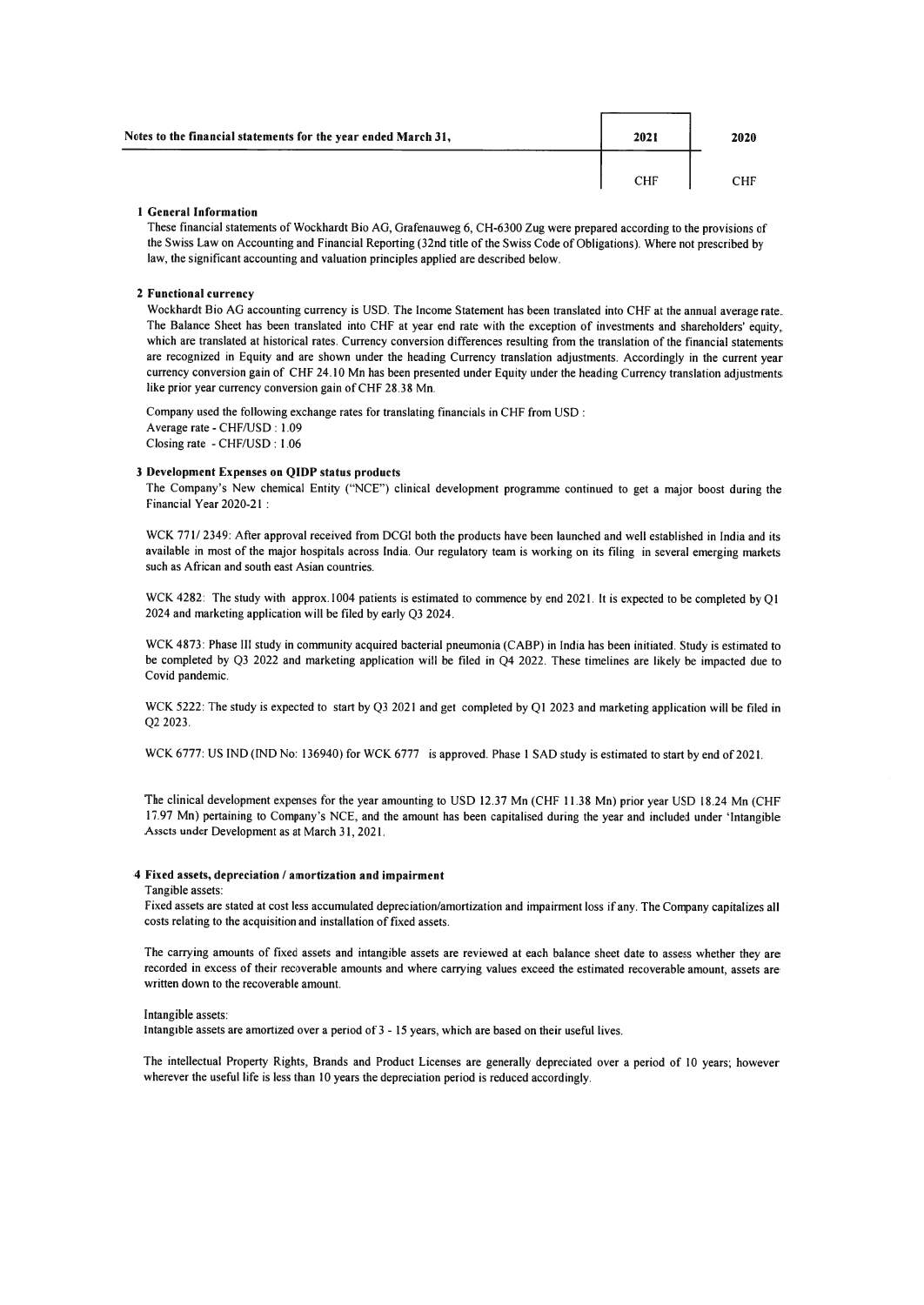| Notes to the financial statements for the year ended March 31, | 2021       | 2020       |
|----------------------------------------------------------------|------------|------------|
| 5 Inventories                                                  | <b>CHF</b> | <b>CHF</b> |

All inventories are valued at moving weighted average price other than finished goods, which are valued on quarterly moving average price. Finished goods and Work in progress is computed based on respective moving weighted average price of procured materials and appropriate share of labour and other manufacturing overheads.

Inventories are valued at cost or net realizable value, whichever is lower. Cost also includes all charges incurred for bringing the inventories to their present location and condition. Duties accrued on production or import of goods, as applicable, is included in the valuation of finished goods.

Inventories ofstores and spare parts are valued at cost. Net realizable value is the estimated selling price in the ordinary course of business, less estimated costs of completion and to make the sale.

#### 6 Revenue recognition

Revenue is recognized to the extent that it is probable that the economic benefits will flow to the Company and the revenue can be reliably measured.

#### Sale of Goods

Revenue is recognized when the significant risks and rewards of ownership of the goods have passed to the buyer, which coincides with dispatch of goods to customers. Revenues are recorded at invoice value, net of value added tax (VAT)/duties, returns and trade discounts.

#### Sale of Services

Revenues from services are recognized on completion of rendering of services.

#### Royalties

Revenue is recognized on an accrual basis in accordance with the terms of the relevant agreement.

#### Interest

Revenue is recognized on <sup>a</sup> time proportion basis taking into account the amount outstanding and the rate applicable.

#### 7 Lease Obligations

| Residual amount of leasing obligations                                                  |           |           |
|-----------------------------------------------------------------------------------------|-----------|-----------|
| The maturity of leasing obligations which have a residual term of more than             |           |           |
| twelve months or which cannot be canceled within the next twelve months is as follows : |           |           |
| Upto 1 year                                                                             | 327'956   | 333'547   |
| $1-5$ years                                                                             | 813'911   | 1'334'190 |
| More than 5 years*                                                                      | 594'948   | 1'667'737 |
| <b>Total Lease obligations</b>                                                          | 1'736'815 | 3'335'474 |
| *Lease obligations considered until 2031.                                               |           |           |

T

1

#### 8 Head Count

The number of full time positions in the company on an annual average has been less than 50 (Previous year less than 50)

| <b>9 Investments</b> |
|----------------------|
| Matematica de la sec |

| Valuation is based on historical cost less any necessary adjustment for impairment.                                                                                         |         |         |
|-----------------------------------------------------------------------------------------------------------------------------------------------------------------------------|---------|---------|
| CP Pharma (Schweiz) AG<br>Incorporated in Switzerland<br>250 Registered shares of CHF 1'000.00<br>100% share in capital and voting rights                                   | 250'000 | 250'000 |
| Wockhardt Bio (R) LLC.<br>Incorporated in Russia on 25th August 2015<br>5'150'000 Registered shares of Russian Roubles 1.00 each<br>100% share in capital and voting rights | 83'491  | 83'491  |
| Wockhardt Farmaceutica SA DE CV<br>Incorporated in Mexico<br>36'867'236 Ordinary shares of MXN 1.00<br>100% share in capital and voting rights                              |         |         |
| Wockhardt Services S.A. DE C.V.<br>Incorporated in Mexico<br>50'000 Ordinary shares of MXN 1.00<br>100% share in capital and voting rights                                  |         |         |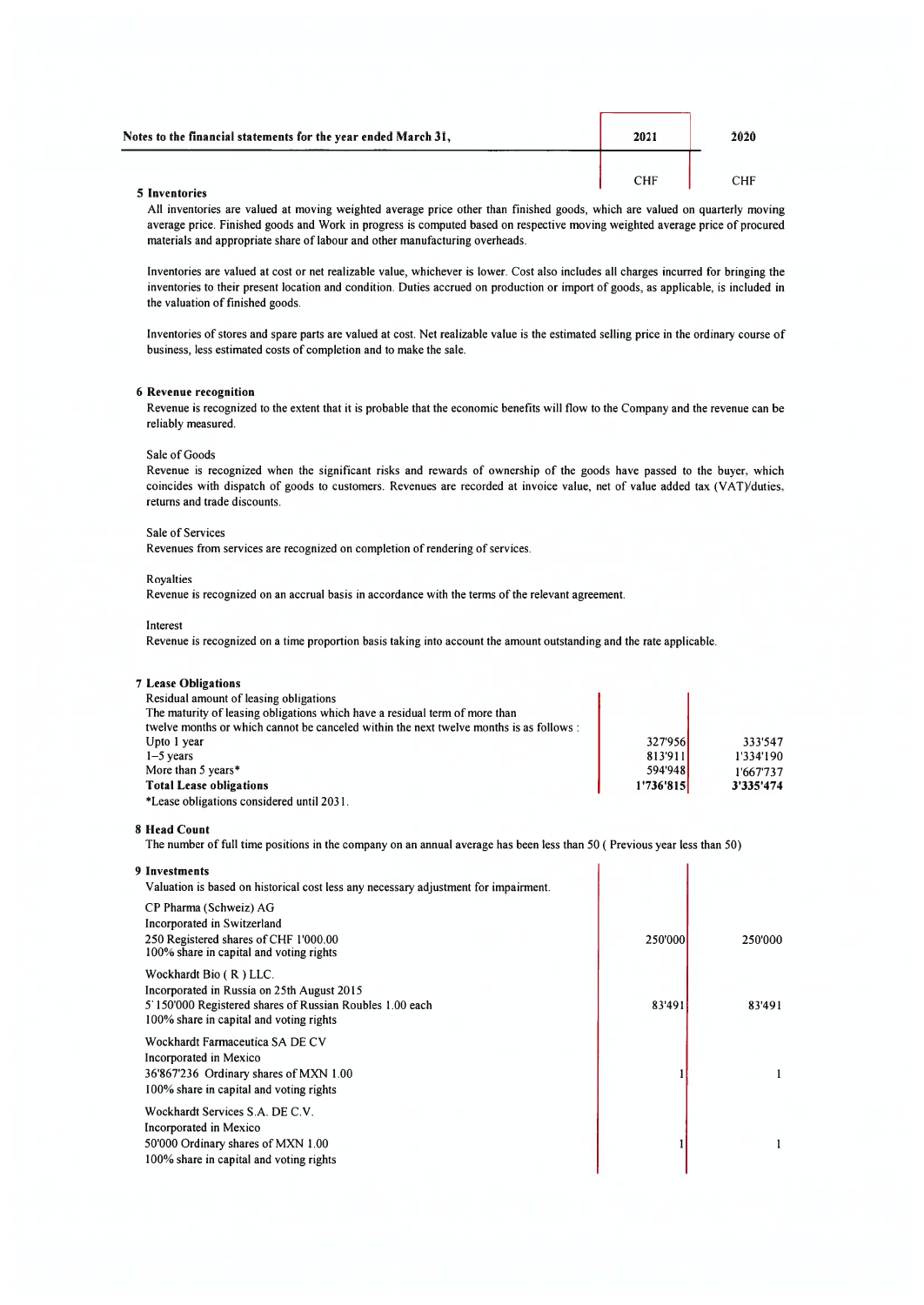|                                                                                    | Notes to the financial statements for the year ended March 31,                                                                                                                     | 2021                     | 2020                     |
|------------------------------------------------------------------------------------|------------------------------------------------------------------------------------------------------------------------------------------------------------------------------------|--------------------------|--------------------------|
|                                                                                    | Wockhardt France (Holding) S.A.S.                                                                                                                                                  | <b>CHF</b>               | <b>CHF</b>               |
| Incorporated in France                                                             | 601'000 Registered shares of EUR 100<br>100% share in capital and voting rights                                                                                                    | 1'836'445                | 1'836'445                |
| Wockhardt Holding Corp.<br>Incorporated in Delaware, USA                           | 1'100 shares of Common Stock of USD 1.00<br>100% share in capital and voting rights                                                                                                | 30'295'509               | 30'295'509               |
| Wockhardt UK Limited                                                               | Incorporated in the United Kingdom<br>50'000 Ordinary shares of GBP 1.00<br>100% share in capital and voting rights                                                                | 123'508                  | 123'508                  |
| Pinewood Healthcare Limited                                                        | Incorporated in the United Kingdom<br>100'000 Ordinary shares of GBP 1.00<br>100% share in capital and voting rights                                                               | 146'838                  | 146'838                  |
| <b>CP Pharmaceuticals Limited</b>                                                  | Incorporated in the United Kingdom<br>l'862'549 Ordinary A shares of GBP 1.00<br>570'000 Ordinary shares of GBP 1.00<br>100% share in capital and voting rights                    | 11'013'787<br>3'370'574  | 11'013'787<br>3'370'574  |
| Wockpharma Ireland Limited<br>of EUR 1.00 each                                     | Incorporated in the Republic of Ireland<br>10'001'000 Ordinary shares of EUR 1.00<br>50'000'000 Cumulative Redeemable Preference shares<br>100% share in capital and voting rights | 16'098'630<br>80'485'000 | 16'098'630<br>80'485'000 |
| Z & Z Service GmbH<br>Incorporated in Germany<br>Nominal capital EUR 25'000.00     | 100% share in capital and voting rights                                                                                                                                            |                          | 1                        |
| Wockhardt Bio Pty. Ltd.<br>Incorporated in Australia<br>Nominal Capital AUD 10'000 | 100% share in capital and voting rights                                                                                                                                            | 7'459                    | 7'459                    |

Besides the above Wockhardt Bio Ltd. has been incorporated in New Zealand on 1 lth November, 2015 with an objective of trading. manufacturing, selling and marketing. Wockhardt Bio Ltd., New Zealand is ye<sup>t</sup> to commence the business.

ı

#### 10 Loan & pledged assets

Term Loan availed by Wockhardt Bio AG of USD 62.5 Mn (CHF 58.78 Mn), Previous year: USD 125 Mn (CHF 120.68 Mn) is secured as under:

(i) first ranking charge on fixed assets (excluding Intangible assets) and current assets of Wockhardt Bio AG and its subsidiaries (except Wockpharma Ireland Ltd. and its Subsidiaries and Wockhardt France (Holdings) S.A.S. and its Subsidiaries). (ii) first ranking charge on fixed assets of Wockhardt Limited situated at Kadaiya in Daman and on Fixed Deposits of INR 450 Mn (CHF 5.60 Mn) in India.

(iii) this term loan is also secured by Corporate Guarantee ofUSD 300 Mn (CHF 282.14 Mn) from Wockhardt Limited.

As of 31 March 2021 and 2020, some of the financial covenants under the USD 250 Mn loan facility agreement in a consortium of two bankers fell short of the agreed thresholds. The Company believes that the chance of lenders demanding acceleration of the loan is remote.

The loan carries an interest rate of six months LIBOR along with <sup>a</sup> margin in <sup>a</sup> range of 275 BPS to 300 BPS and additional interest due to non-compliance of covenants. Loan is repayable in 2 equal half yearly instalments by March 2022. The repayment schedule of the said loan has commenced from July 2018.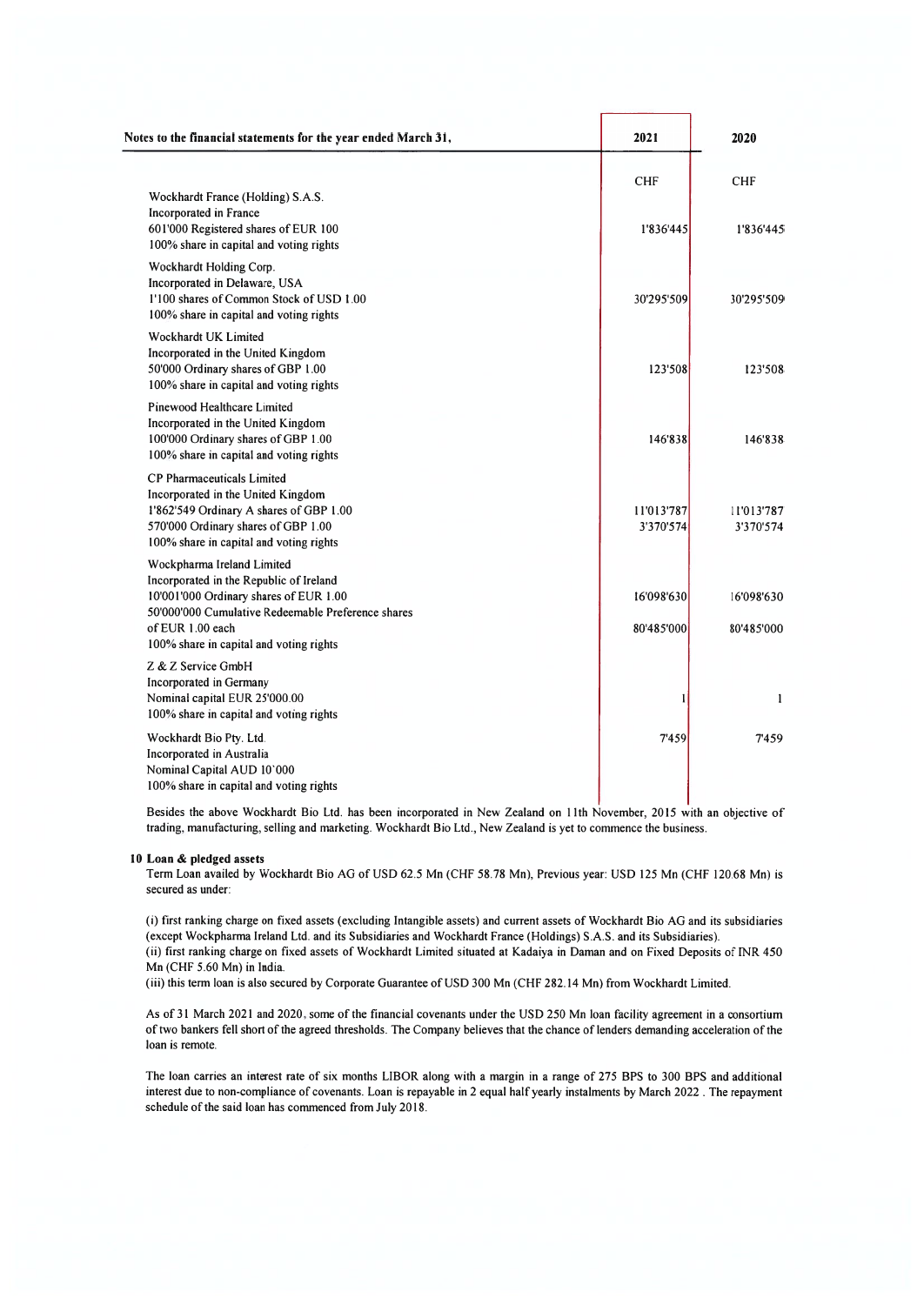| Notes to the financial statements for the year ended March 31, | 2021       | 2020       |
|----------------------------------------------------------------|------------|------------|
|                                                                | <b>CHF</b> | <b>CHF</b> |

#### 11 Board of Directors and executive managemen<sup>t</sup> shareholdings

As of 31 March members of the non-executive and executive boards held the following shares. No Wockhardt Bio AG share options were held. ï Ï

|                                                                                                                            |                                                                                                                                                                                  | <b>Shares</b> | <b>Shares</b> |
|----------------------------------------------------------------------------------------------------------------------------|----------------------------------------------------------------------------------------------------------------------------------------------------------------------------------|---------------|---------------|
| Ajay Sahni<br>Dr. Habil F.Khorakiwala                                                                                      | Managing Director<br>Shareholder and Chairman of the<br>board of directors of Wockhardt Ltd.,                                                                                    | 25'308        | 25'308        |
|                                                                                                                            | India                                                                                                                                                                            | 5'000'000     | 5'000'000     |
| Last trading price at BX-Swiss on 12.03.2021 was CHF 2.58<br>(Previous year last traded price was CHF 3.00 on 25.03.2020). |                                                                                                                                                                                  |               |               |
| until next ordinary general meeting of shareholders.                                                                       | Mr. Shekhar Datta was reappointed as Chairman of the Board of Directors on 22.09.2020                                                                                            |               |               |
| Directors wef 22.09.2020 until next ordinary general meeting of shareholders.                                              | Mr. Ravindra K. Limayae and Mr. Ajay Sahni were also reappointed on Board of                                                                                                     |               |               |
| 2 Significant shareholders                                                                                                 |                                                                                                                                                                                  |               |               |
| Wockhardt Ltd, Mumbai                                                                                                      | Number of shares                                                                                                                                                                 | 44'600'000    | 44'600'000    |
|                                                                                                                            | Capital and vote share                                                                                                                                                           | 85.9%         | 85.9%         |
| Dr. Habil F.Khorakiwala                                                                                                    | Number of shares                                                                                                                                                                 | 5'000'000     | 5'000'000     |
|                                                                                                                            | Capital and vote share                                                                                                                                                           | 9.6%          | 9.6%          |
|                                                                                                                            | Dr. Habil F. Khorakiwala is the Chairman of the board of directors of Wockhardt Ltd.<br>Therefore, he collectively could influence the vote share of 95.48% of Wockhardt Bio AG. |               |               |

#### 13 Capitalisation of Borrowing Costs

Borrowing costs directly attributable to acquisition of qualifying assets have been capitalized. Borrowing costs amounting to USD 3.86 Mn (CHF 3.55 Mn) prior year USD 8.84 Mn (CHF 8.71 Mn) have been capitalized, ofwhich USD 3.18 Mn (CHF 2.92 Mn) prior year USD 7.28 Mn (CHF 7.17 Mn) is included under 'Intangible Assets under Development' and USD 0.68 Mn (CHF 0.63 Mn) prior year USD 1.57 Mn (CHF 1.55 Mn) is included under 'Capitalized work in Progress' as at 31 March 2021.

#### 14 Other operating income

Profit from sale of assets includes USD 32.40 Mn (CHF 29.81 Mn) prior year USD 0.72 Mn (CHF 0.71 Mn) gain on novation of assets/transfer of marketing authorisation for territory/product out-licensing rights to Wockhardt Limited.

#### 15 Capitalized Work in Progress

Capitalized Work in Progress essentially represen<sup>t</sup> the expenses incurred on setting up <sup>a</sup> new Manufacturing facility for supply of pharmaceutical products to company's markets in US, Europe & Emerging Markets. The plant is expected to be operational in the FY 2023-24.

#### 16 Subsequent events

No significant events occurred between balance sheet date and <sup>21</sup> May 2021, the date when the financial statements were signed off by the Board of Directors for publication.